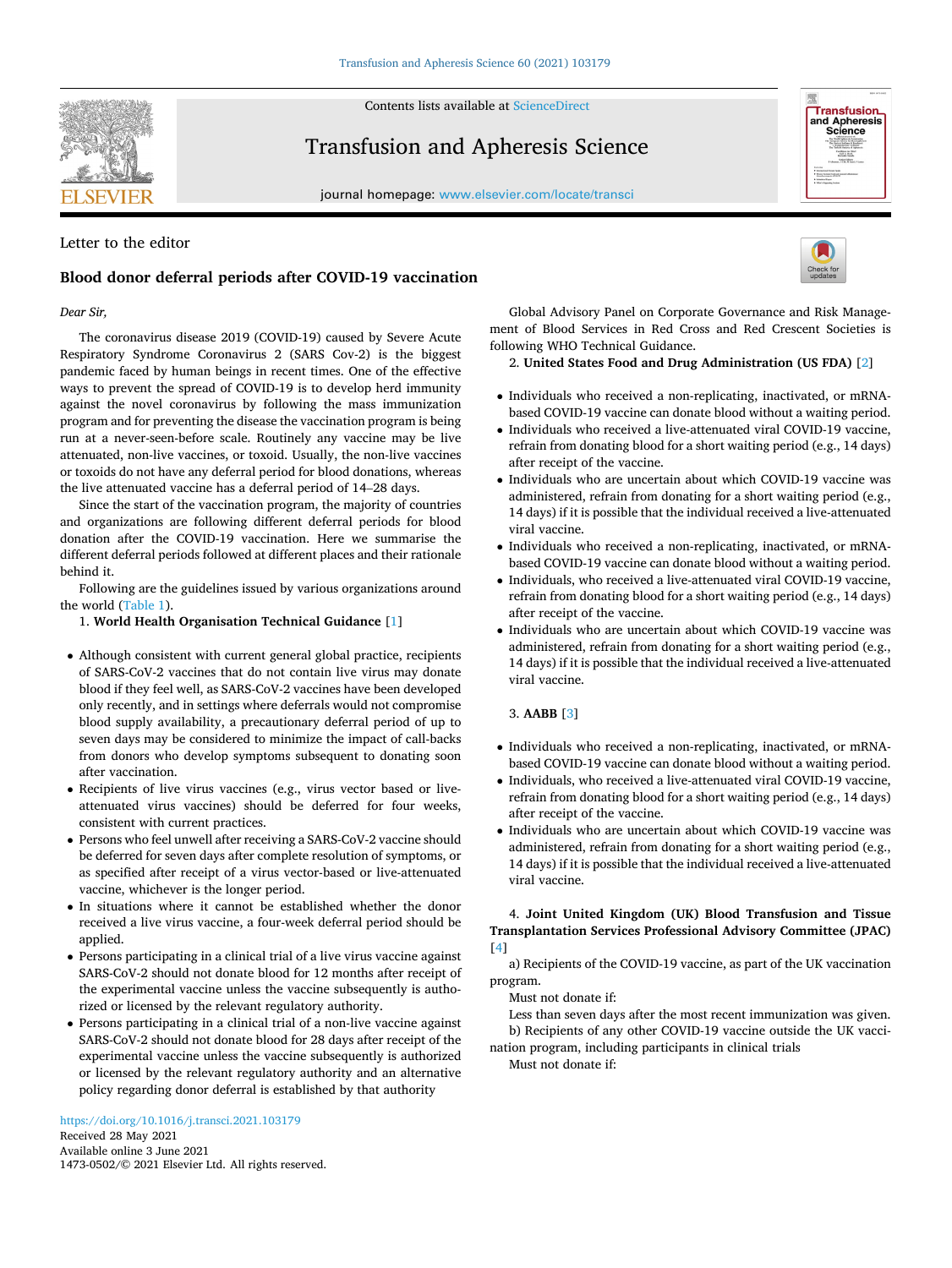#### <span id="page-1-0"></span>**Table 1**

Blood donor deferral periods after COVID-19 vaccination recommended by different organizations.

| Name of the organizations           | Donor deferral<br>after live COVID-<br>19 vaccine | Donor deferral after<br>inactivated COVID-19<br>vaccine |
|-------------------------------------|---------------------------------------------------|---------------------------------------------------------|
| World Health Organisation [1]       | 28                                                | 7 to nil                                                |
| United States Food and Drug         | 14                                                | Nil                                                     |
| Administration [2]                  |                                                   |                                                         |
| AABB [3]                            | 14                                                | Nil                                                     |
| Joint United Kingdom Blood          | 28                                                | 7                                                       |
| Transfusion and Tissue              |                                                   |                                                         |
| <b>Transplantation Services</b>     |                                                   |                                                         |
| Professional Advisory Committee     |                                                   |                                                         |
| [4]                                 |                                                   |                                                         |
| European Centre for Disease         | 28                                                | Nil                                                     |
| Prevention Control [5]              |                                                   |                                                         |
| Australian Red Cross Lifeblood [6]  | 7                                                 | 7                                                       |
| Singapore Health Sciences Authority | 28                                                | 3                                                       |
| [7]                                 |                                                   |                                                         |
| Canadian blood services [8]         | $Ni1*$                                            | Ni1                                                     |
| Abu Dhabi Health Services Company   | 14                                                | 14                                                      |
| [9]                                 |                                                   |                                                         |
| National Blood Transfusion Council, | 14                                                | 14                                                      |
| India $[10]$                        |                                                   |                                                         |

\* No live COVID-19 vaccine has been approved till date.

- Less than four weeks after the most recent immunization was given, or
- Still within any deferral period advised in the protocol for any clinical trial that the donor is enrolled in.

#### 5. **European Centre for Disease Prevention Control (ECDC)** [\[5\]](#page-2-0)

- According to European Union Directives, after vaccination with attenuated viruses (e.g. replication-competent virus vector-based vaccines, live-attenuated virus vaccines) substance of human origin (SoHO) donors must be deferred for four weeks. Individuals vaccinated with inactivated/killed viruses or vaccines that do not contain live agents (i.e. mRNA vaccines, non-replicating/replicationdeficient virus vector-based vaccines, and protein subunit vaccines) may be accepted as SoHO donors if they feel well.
- In situations where information about vaccine type is missing or the vaccination is experimental, a four-week deferral period should be applied.

## 6. **Australian Red Cross Lifeblood** [[6](#page-2-0)]

A blood donor needs to wait at least seven days after each COVID-19 vaccination to make sure that they have no side effects and are feeling healthy and well on the day of donation. If the donor had any side effects from the vaccine, then the donor should not donate until they have recovered.

# 7. **Singapore Health Sciences Authority (HSA)** [[7](#page-2-0)]

- A For Inactivated viruses or vaccines that do not contain live agents, the deferral periods are as follows
- No side effects: 3 days after vaccination
- Muscle ache or pain at the injection site (localized): One week after side effect has resolved
- Any of the following: fever or chills, generalized muscle or joint aches/pains, rashes, lymph node swelling: four weeks after side effects have resolved
- B Virus vector-based or live-attenuated or unknown type of Covid-19 Vaccine
- No side effects: Four weeks after vaccination
- Any of the following: Fever or chills, Any muscle or joint aches /pains, rashes, lymph node swelling: Four weeks after vaccination or

four weeks from the time the side effects have resolved (whichever is longer)

## 8. **Canadian blood services (CBS)** [[8](#page-2-0)]

The Donor Selection Criteria Manual working group (DSCM) conducted a review of the four Health Canada authorized vaccines for COVID-19 as well as those under development and determined they will not impact donation eligibility.

9. **Abu Dhabi Health Services Company (Seha)** [\[9\]](#page-2-0)

• "Vaccinated people may donate blood 14 days after the first or second dose." The Abu Dhabi Health Services Company (Seha) has said in a press statement.

10. **The National Blood transfusion Council (NBTC)**, India [\[10](#page-2-0)] Initially, the NBTC issued a recommendation for 28 days deferral after the second dose of the vaccine. On 5th May 2021, the NBTC reduced the deferral period of blood donors to 14 days after receiving each/any dose of currently available COVID-19 vaccines in India (nonlive vaccines).

## **1. Conclusion**

The vaccine deferral must be standardized throughout as more and more eligible blood donors will be vaccinated in the coming days. There are many organizations, which do not recommend any deferral period after the vaccine but there should be a deferral of at least a few days (preferably a week) so that the post-vaccine side effects are well tolerated and not confused with the post-donation adverse events. And in the case of the live attenuated vaccine, there should be a deferral of 14 days. Uniform guidelines must be there to avoid confusion in the donor population and to avoid unnecessary donor deferrals.

## **Specific authors' contribution**

Abhaykumar M. Gupta is associated with concept development, study design, collection and analysis of data, writing of the manuscript, and final approval of the manuscript.

# **Funding**

This research did not receive any specific grant from funding agencies in the public, commercial, or not-for-profit sectors.

## **Declaration of Competing Interest**

The authors report no declarations of interest.

## **References**

- [1] WHO Interim guidance, February 2021; maintaining a safe and adequate blood supply and collecting convalescent plasma in the context of the COVID-19 pandemic. 2021. Available from [https://www.who.int/publications/i/item/WHO](https://www.who.int/publications/i/item/WHO-2019-nCoV-BloodSupply-2021-1) [-2019-nCoV-BloodSupply-2021-1](https://www.who.int/publications/i/item/WHO-2019-nCoV-BloodSupply-2021-1); [Accessed on 28 May 2021].
- [2] United States Food and Drug Administration updated information for blood establishments regarding the COVID-19 pandemic and blood donation. 2021. Available from [https://www.fda.gov/vaccines-blood-biologics/safety-availability](https://www.fda.gov/vaccines-blood-biologics/safety-availability-biologics/updated-information-blood-establishments-regarding-covid-19-pandemic-and-blood-donation?utm_medium=email%26utm_source=govdelivery)[biologics/updated-information-blood-establishments-regarding-covid-19-pandem](https://www.fda.gov/vaccines-blood-biologics/safety-availability-biologics/updated-information-blood-establishments-regarding-covid-19-pandemic-and-blood-donation?utm_medium=email%26utm_source=govdelivery)  [ic-and-blood-donation?utm\\_medium](https://www.fda.gov/vaccines-blood-biologics/safety-availability-biologics/updated-information-blood-establishments-regarding-covid-19-pandemic-and-blood-donation?utm_medium=email%26utm_source=govdelivery)=email&utm\_source=govdelivery; [Accessed on 28 May 2021].
- [3] [AABB summary: donation of CCP, blood components, and HCT/Ps, including in](http://refhub.elsevier.com/S1473-0502(21)00145-2/sbref0015)[formation on COVID-19 vaccines, treatment with CCP, or monoclonals. 2021.](http://refhub.elsevier.com/S1473-0502(21)00145-2/sbref0015)  [Available from https://www.aabb.org/docs/default-source/default-document-li](http://refhub.elsevier.com/S1473-0502(21)00145-2/sbref0015)[brary/regulatory/summary-of-blood-donor-deferral-following-covid-19-vaccine](http://refhub.elsevier.com/S1473-0502(21)00145-2/sbref0015)and-ccp-transfusion.pdf?sfvrsn=[91eddb5d\\_0; \[Accessed on 28 May 2021\].](http://refhub.elsevier.com/S1473-0502(21)00145-2/sbref0015)
- [4] Joint United Kingdom Blood Transfusion and Tissue Transplantation Services Professional Advisory Committee Change Notification No. 04 - 2021 Coronavirus Vaccination – Applies to the Whole Blood and Components Donor Selection Guidelines. 2021. Available from [https://www.transfusionguidelines.org/docume](https://www.transfusionguidelines.org/document-library/change-notifications/change-notifications-issued-in-2021)  [nt-library/change-notifications/change-notifications-issued-in-2021;](https://www.transfusionguidelines.org/document-library/change-notifications/change-notifications-issued-in-2021) [Accessed on 28 May 2021].